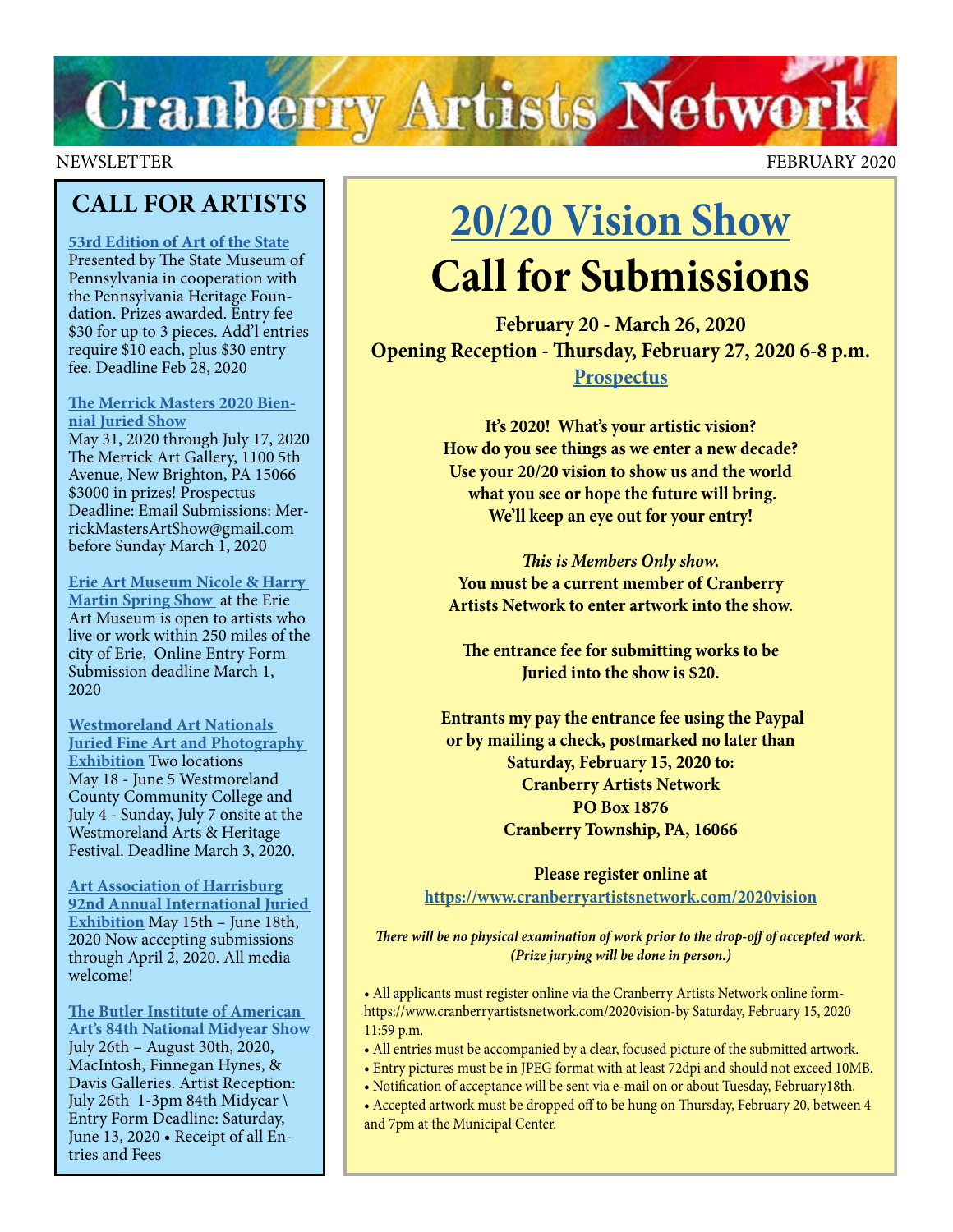### **CRANBERRY ARTISTS NETWORK 2020 CALENDAR OF EVENTS**

| Feb 4            | First Tuesday figure drawing          |
|------------------|---------------------------------------|
|                  | 10am-1pm council chambers             |
| Feb 20           | Artwork drop off for 20/20            |
|                  | Vision Spring show 4-7pm              |
| Feb 27           | Opening reception for                 |
|                  | Vision Spring show 6-8 pm.            |
| Mar 3            | First Tuesday figure drawing          |
|                  | 10am-1pm council chambers             |
| Mar 26           | 20/20 Vision show ends,               |
|                  | artwork pick up 4-7pm                 |
| Apr 7            | First Tuesday figure drawing          |
|                  | 10am-1pm council chambers             |
| Apr 20           | New Member Screening                  |
|                  | 5-8 pm                                |
| May              | Plein Air Painting starts             |
| May 5            | First Tuesday figure drawing          |
|                  | 10am-1pm council chambers             |
|                  |                                       |
| May 7            | <b>General Membership Meeting</b>     |
|                  | $6-8$ pm                              |
| Jun              | Plein Air Painting                    |
| Jun 2            | First Tuesday figure drawing          |
|                  | 10am-1pm council chambers             |
| Jul              | Plein Air Painting                    |
| Jul 6            | Artwork drop off for Martinis         |
|                  | with Monet Art Expo 4-7pm             |
| Jul 7            | First Tuesday figure drawing          |
|                  | 10am-1pm council chambers             |
| Jul 8            | <b>Opening Reception for Martinis</b> |
|                  | with Monet Art Expo 7-9pm             |
| Jul 9-11         | <b>Community Days</b>                 |
| Aug              | Plein Air Painting                    |
| Aug 4            | First Tuesday figure drawing          |
|                  | 10am-1pm council chambers             |
| Aug 20           | Martini show ends and art             |
|                  | pick up 4-7pm                         |
| Sep              | Plein Air Painting                    |
| Sep 1            | First Tuesday figure drawing          |
|                  | 10am-1pm council chambers             |
| Oct 6            | First Tuesday figure drawing          |
|                  | 10am-1pm council chambers             |
| Oct 19           | <b>New Member Screening</b>           |
|                  | $5-8$ pm                              |
| Nov <sub>9</sub> | Holiday show art drop off             |
|                  | $4-7$ pm                              |
| Nov 10           | <b>Holiday Show starts</b>            |
| Nov 10           |                                       |
|                  | First Tuesday figure drawing          |
|                  | on second Tuesday because             |
|                  | of Election Day                       |
| Nov 1            | Opening reception for Holiday         |
|                  | show 6-8pm                            |
| Dec 1            | First Tuesday figure drawing          |
|                  | 10am-1pm council chambers             |
| Dec 3            | <b>General Membership Meeting</b>     |
|                  | 6:30-9pm                              |
|                  | $H_0$ idayahaw                        |

Holiday show ends artwork pick up 4-7pm

# **Cranberry Artists Network**

### **FEBRUARY FEATURED ARTIST [T. J. D'ANDREA](http://www.706photo.com)**

My exhibit is a view of the seven basic elements of photography – Line, Shape, Form, Texture, Pattern, Color and Space – all refer to the principle aspects of a photograph. There are many things to keep in mind when composing an image, these include the rule of thirds, symmetry, leading lines, leading room, depth, and size of subject. The composition of an image is simply the way all individual elements within our frame combine to form the final image.

It has been a lifelong process to consider myself an artist. I have always had a straight forward technical approach to photography. I am classically educated in Mechanical Engineering and Physics/Mathematics. The digital world has opened a door that allows a



computer to be a dark room with endless possibilities. This digital technology has not changed my simple approach of wanting to capture the reflected light of what is appealing to my creative instincts at the time. If I were to assign a genre to my work, it would be to shoot simple straight forward imagery. The first requirement is to shoot quality raw images. This comes from my technical education and understanding of the camera/lens combination and how it captures that reflected light onto the photo sensor. The second is the construction of the photo itself and whether it reflects something pleasing to the viewer. The viewer's experience of art often involves an interpretation of some entity as being in balance and harmony with nature, which may lead to feelings of attraction and emotional well-being. Because this can be a subjective experience, it is often said that "beauty is in the eye of the beholder." The hard part of this art is to capture what is real to me in a form that reflects this simple approach.

By definition, the process or art of producing images of objects on sensitized surfaces is photography. I hope to be always original and fresh in my approach. Showing the viewer the essence and beauty of my art.

> **Website: [www.706photo.com](http://www.706photo.com) On Facebook: 706photo On Instagram: @706photo**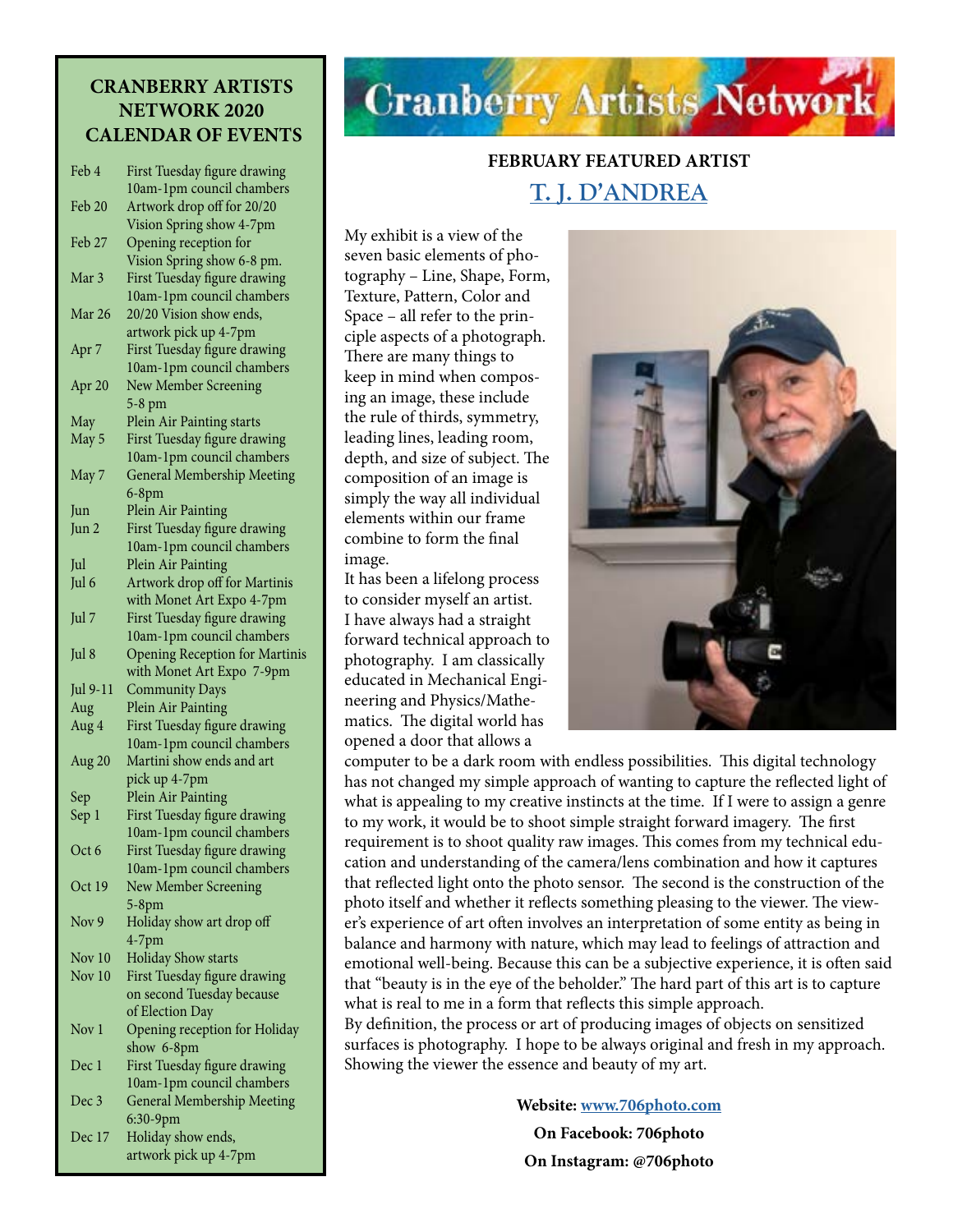

#### MEMBER NEWS



**Thank you to everyone who attended the January New Members Show opening reception!** Artists shown left to right are **[Betty Trout,](http://www.bettytrout.com) [Larry](https://www.facebook.com/Larry-Brandstetter-Doodler-379832832491777/)  [Brandstetter,](https://www.facebook.com/Larry-Brandstetter-Doodler-379832832491777/) Bridget Robinson, Alex Carey, Abraham Darlington, [Bradley Page](http://www.fireandfumes.com), and [Jody Neugebauer](https://www.facebook.com/Jodyneugebauergourds/)**



**[Larry Brandstetter](http://www.LarryBrandstetterArtist)** will have three new collages on display in the North Hills Art Center's A Touch of Blue Show. The premiere piece entered is a large 28"x28" collage titled "a Big Blue Fish", a must see in person. The Opening Reception and Awards Ceremony is Saturday, February 8, 2020 – 7:00pm-9:00pm. Show dates: Feb.8 to Feb 28.

**[Larry Brandstetter](http://www.LarryBrandstetterArtist)** was invited to have a solo exhibition of his art at CCAC Boyce in their hall gallery. Show dates: March 1 to 21, 2020. A "Meet the Artist" day to be announced. The artist will give you a fun tour and descriptions of his doodles, drawings and collages.

**[Larry Brandstetter](http://www.LarryBrandstetterArtist)** will present an Artist Talk with the Penn Hills Art Association March 10, 2020 – 7:45pm. To find out more info search for Larry Brandstetter Artist.

**[Diane Grgurus](https://dianegrguras.com/)** is having a show at the John Hermann Art Museum. It's called "Small/Medium/Large" and the opening is Friday March 6 from 6:30-8:30p. The show will continue through April 26.

**The Art Spirit - Fine Art Gallery~ Lease Space.** For more info email Stephanie Cassidy & Jaison Schafer at [ArtSpiritFineArt@gmail.com](http://ArtSpiritFineArt@gmail.com) Artist Opportunity to rent wall or more with your work or a group on Main Street Saxonburg.

**Cranberry Artists Network Back Hall Gallery and Glass Case Show Schedule** 

Back hall gallery artists please send Kathy Bischak your bios, headshot/photo, photos of artwork, website and contact info now so she can prepare press releases in advance.

> February 2020 **[Thomas D'Andrea](http://www.706photo.com)**

March 2020 **[Alicia Stankay](https://www.facebook.com/alicia.stankay)**

April 2020 **[Monica Hietsch](https://www.monicahietsch.com/)**

May 2020 **Krishna Rathod**

June 2020 **[C. Keith Jones](http://ckeithjonesartist.com/)**

July/August 2020 **Figure Drawing Show**

> September 2020 **[Colin Richards](https://www.colinrichardsart.com/)**

October 2020 **[Roc Prolongo](https://www.rocprologo.com/)**

November/December 2020 **Annual Holiday Show**

> January 2021 **New Member Show**

February 2021 **[Abraham Darlington](https://www.facebook.com/abraham.darlington)**

> March 2021 **[Bradley Page](https://fireandfumes.com/)**

April 2021 **Marge Gardner**

Please contact Vickie Schilling, exhibitions chair with any questions Shows@cranarts.com